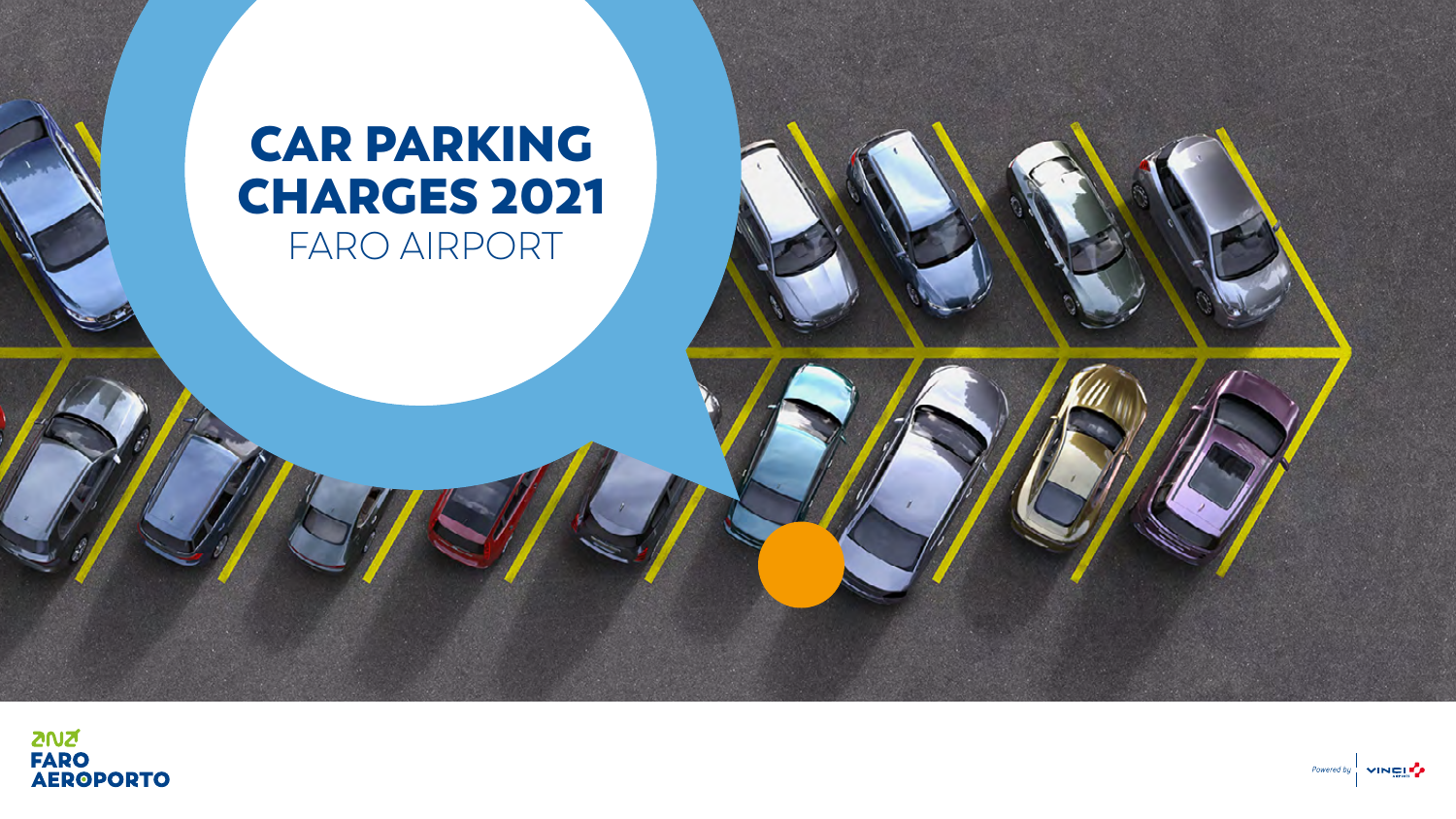## CAR PARKING CHARGES 2021

FARO AIRPORT

| <b>COUNTER</b>                | <b>Car Park</b><br>Product<br>Segment<br>Charge | <b>P1</b><br>Rot<br>Counter | P <sub>2</sub><br>Rot<br>Counter | P5<br>Tour Bus<br>Counter | <b>P6</b><br>Tourism Shuttle<br>$\overline{\phantom{0}}$<br>Counter |
|-------------------------------|-------------------------------------------------|-----------------------------|----------------------------------|---------------------------|---------------------------------------------------------------------|
| First Unit of 15 minutes      |                                                 | 1,10                        | 1,00                             | 0,60                      | 0,60                                                                |
| Remaining Units of 15 minutes |                                                 | 1,00                        | 0,90                             | 0,60                      | 0,60                                                                |
| Maximum daily                 |                                                 | 18,00                       | 14,40                            |                           |                                                                     |

| ONLINE BOOKING                            | <b>P1P1</b><br>Low Cost Plus<br>Net<br>Net | <b>P2</b><br>Classic<br>Net<br>Net | <b>P3</b><br>Low Cost<br>Net | <b>P4</b><br>Net<br>Net |
|-------------------------------------------|--------------------------------------------|------------------------------------|------------------------------|-------------------------|
| Maximum daily (*)                         | 12,60                                      | 10,10                              | 6,00                         | 7,00                    |
| 1st Week (7 days) each day                | $\overline{\phantom{0}}$                   | $\overline{\phantom{0}}$           | 5,00                         | $\sim$                  |
| 2nd Week (7 days) each day                |                                            | $\sim$                             | 5,00                         | $\sim$                  |
| After 2nd Week up to 1st Month (each day) |                                            | $\sim$                             | 4,50                         | $\sim$                  |
| From 1st Day of 2nd Month (each day)      |                                            | $\sim$                             | 3,50                         |                         |

(\*) - After the daily rate, for each hour, is charged the sum of the 15min periods of the first hour of rotation. Euros VAT Incl.

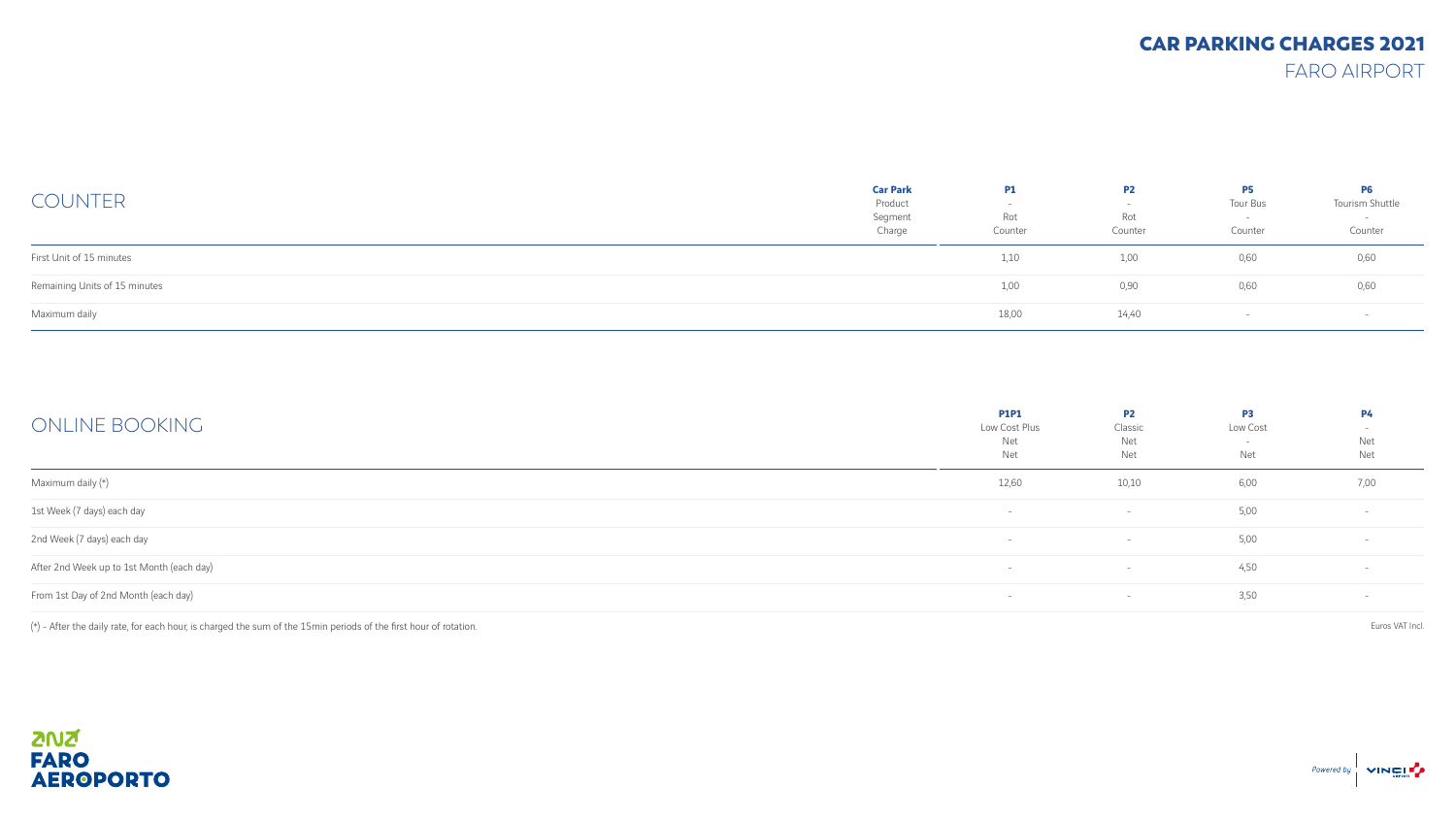### CAR PARKING CHARGES 2021

FARO AIRPORT

| PASSENGER DROP OFF PARK              |                                              | <b>Car Park</b><br>Product<br>Segment<br>Charge | <b>Curbside</b><br>$\sim$<br>$-$ |
|--------------------------------------|----------------------------------------------|-------------------------------------------------|----------------------------------|
| Duration of stay until 2nd entry     | 0-10 minutes $(*)$                           |                                                 | 0,00                             |
| (24h period)                         | 20 minutes                                   |                                                 | 2,00                             |
|                                      | 30 minutes                                   | €1.00 for each 5 minutes                        | 4,00                             |
|                                      | 40 minutes                                   | over the initial 10 minutes                     | 6,00                             |
|                                      | 50 minutes                                   |                                                 | 8,00                             |
|                                      | 60 minutes                                   |                                                 | 10,00                            |
|                                      | After 1st Hour - each fraction of 15 minutes |                                                 | 3,00                             |
| Duration of stay after the 3rd entry | 0-5 minutes                                  |                                                 | 1,00                             |
| (24h period)                         | 15 minutes                                   |                                                 | 3,00                             |
|                                      | 20 minutes                                   | €1.00 per 5-minute period up to 1 hour          | 4,00                             |
|                                      | 30 minutes                                   | and €3.00 for every 5 minutes                   | 6,00                             |
|                                      | 40 minutes                                   | after the 1st hour                              | 8,00                             |
|                                      | 60 minutes                                   |                                                 | 12,00                            |
|                                      | After 1st Hour - each fraction of 15 minutes |                                                 | 3,00                             |

(\*) Only for the first 2 entries in a 24-hour period. Euros VAT Incl.

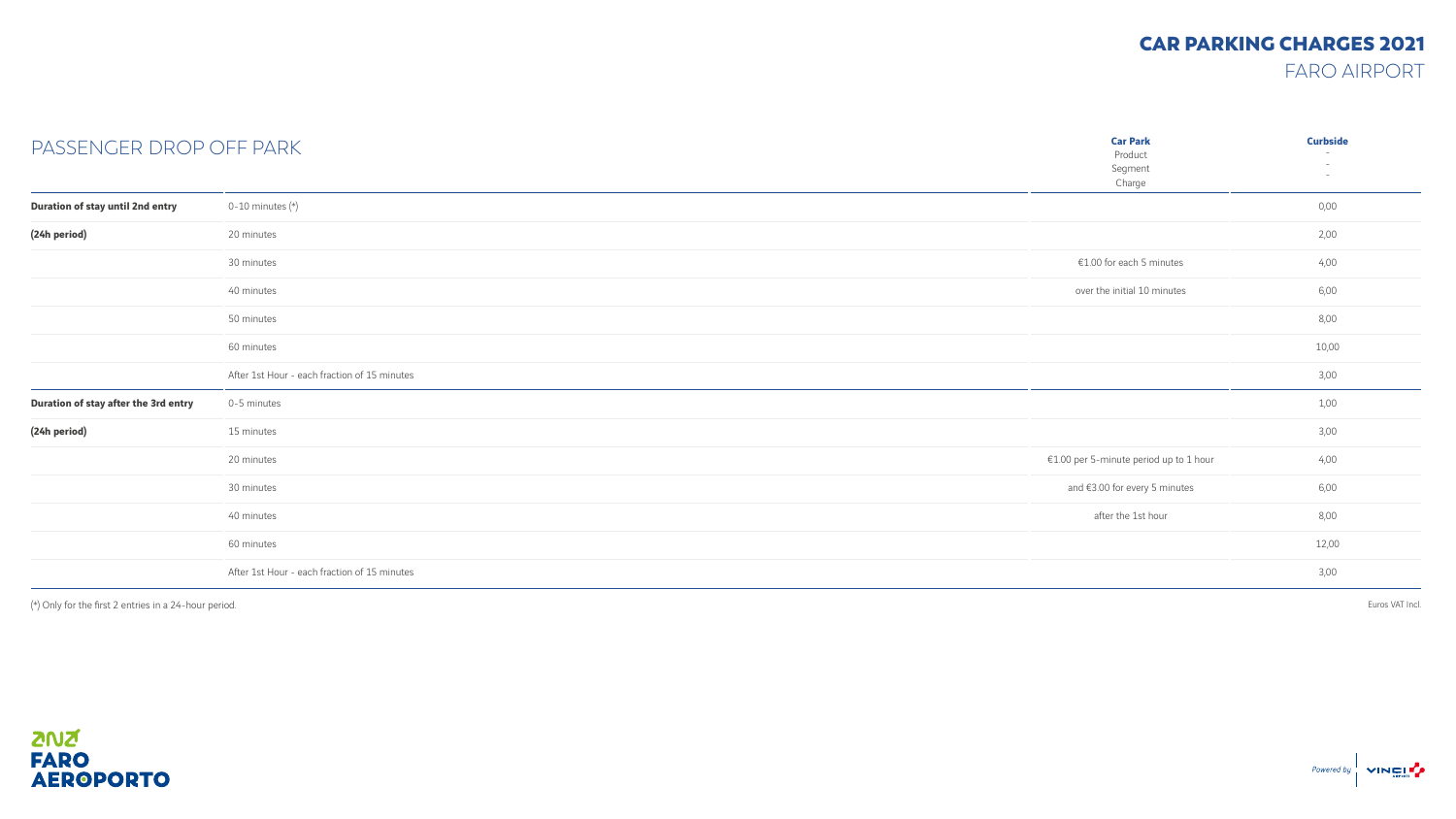#### CAR PARKING CHARGES 2021 FARO AIRPORT

| <b>PERMITS</b>                     |                 | <b>Car Park</b><br>Product<br>Segment<br>Charge | <b>P1</b><br>$\sim$<br>Rot<br>Counter | <b>P1</b><br>Low Cost Plus<br>Net<br>Net | <b>P2</b><br>$\sim$<br>Rot<br>Counter | P <sub>2</sub><br>Classic<br>Net<br>Net | P3<br>Low Cost<br>$\sim$<br>Net | <b>P4</b><br>RAC N/L<br>Permit<br>Counter | <b>P4</b><br>$\sim$<br>Net<br>Net | <b>P5</b><br>Tour Bus<br>$\sim$<br>Counter | <b>P6</b><br>Tourism Shuttle<br>$\sim$<br>Counter | P7<br>Staff<br>Permit<br>Counter | <b>PA</b><br>Staff<br>Permit<br>Counter |
|------------------------------------|-----------------|-------------------------------------------------|---------------------------------------|------------------------------------------|---------------------------------------|-----------------------------------------|---------------------------------|-------------------------------------------|-----------------------------------|--------------------------------------------|---------------------------------------------------|----------------------------------|-----------------------------------------|
| Public                             | Month           |                                                 | $\sim$                                | $\sim$                                   | $\sim$                                | $\sim$                                  | $\sim$                          | 180,00                                    | $\sim$                            |                                            |                                                   |                                  | $\overline{a}$                          |
|                                    | Quarter         |                                                 | $\sim$                                | $\sim$                                   | $\sim$                                | $\sim$                                  | $\sim$                          | $-$                                       | $\sim$                            | $\sim$                                     | $\sim$                                            | $-$                              | $-$                                     |
|                                    | 6 month         |                                                 | $\sim$                                | $\sim$                                   | $\sim$                                | $\sim$                                  | $\sim$                          | $\overline{a}$                            | $\sim$                            | $\sim$                                     | $\overline{\phantom{a}}$                          | $-$                              | $-$                                     |
|                                    | Anual           |                                                 | $\sim$                                | $\sim$                                   | $\sim$                                | $\sim$                                  | $\sim$                          | $\overline{\phantom{a}}$                  |                                   |                                            |                                                   | $\sim$                           | $-$                                     |
| <b>Staff Company</b>               | Month           |                                                 | $\sim$                                | $\sim$                                   | $\sim$                                | $\sim$                                  | $\sim$                          | $\sim$                                    | $\sim$                            | $\sim$                                     | $\sim$                                            | 48,00                            | 448,00 (*)                              |
|                                    | Quarter         |                                                 | $\sim$                                | $\sim$                                   | $\sim$                                | $\overline{\phantom{a}}$                | $\sim$                          | $\sim$                                    | $\sim$                            | $\sim$                                     | $\sim$                                            | 110,40                           | 105,60 (*)                              |
|                                    | 6 month         |                                                 | $\sim$                                | $\sim$                                   | $\sim$                                | $\sim$                                  | $\sim$                          | $\overline{a}$                            | $\sim$                            | $\sim$                                     | $\sim$                                            | 211,20                           | 211,20 (*)                              |
|                                    | Anual           |                                                 | $\sim$                                | $\sim$                                   | $\sim$                                | $\sim$                                  | $\sim$                          | $\sim$                                    | $\sim$                            | $\sim$                                     | $\sim$                                            | 412,80                           | 412,80 (*)                              |
| <b>Staff Ind</b>                   | Month           |                                                 | $\sim$                                | $\sim$                                   | $\sim$                                | $\sim$                                  | $\sim$                          | 41,00                                     | $\sim$                            | $-$                                        | $-$                                               | 40,00                            | 40,00                                   |
|                                    | Quarter         |                                                 | $\sim$                                | $\sim$                                   | $\sim$                                | $\sim$                                  | $\sim$                          | 94,30                                     | $\sim$                            | $\sim$                                     | $\sim$                                            | 92,00                            | 92,00                                   |
|                                    | 6 month         |                                                 | $\sim$                                | $\sim$                                   | $\sim$                                | $\sim$                                  | $\sim$                          | 180,40                                    | $\sim$                            | $\sim$                                     | $\sim$                                            | 176,00                           | 176,00                                  |
|                                    | Anual           |                                                 | $\sim$                                | $\sim$                                   | $\sim$                                | $\sim$                                  | $\sim$                          | 352,60                                    | $\sim$                            | $\sim$                                     | $-$                                               | 344,00                           | 344,00                                  |
| <b>Credipark Card Bus</b>          | Issuing of card |                                                 | $\sim$                                | $\sim$                                   | $\sim$                                | $\sim$                                  | $\sim$                          | $\sim$                                    | $\sim$                            | 30,00                                      | 30,00                                             | $\sim$                           | $-$                                     |
|                                    | Minimum top-up  |                                                 | $\sim$                                | $\sim$                                   | $\sim$                                | $\sim$                                  | $\sim$                          | $-$                                       | $-$                               | 3,00                                       | 3,00                                              | $\sim$                           | $-$                                     |
| <b>Cost of issuing Permit card</b> |                 |                                                 | 12,50                                 | 12,50                                    | 12,50                                 | 12,50                                   | 12,50                           | 12,50                                     | $\sim$                            | 12,50                                      | 12,50                                             | 12,50                            | 12,50                                   |
|                                    |                 |                                                 |                                       |                                          |                                       |                                         |                                 |                                           |                                   |                                            |                                                   |                                  |                                         |

(\*) - Rates available for private vehicles of official entities, in a Pool regime. Euros VAT Incl.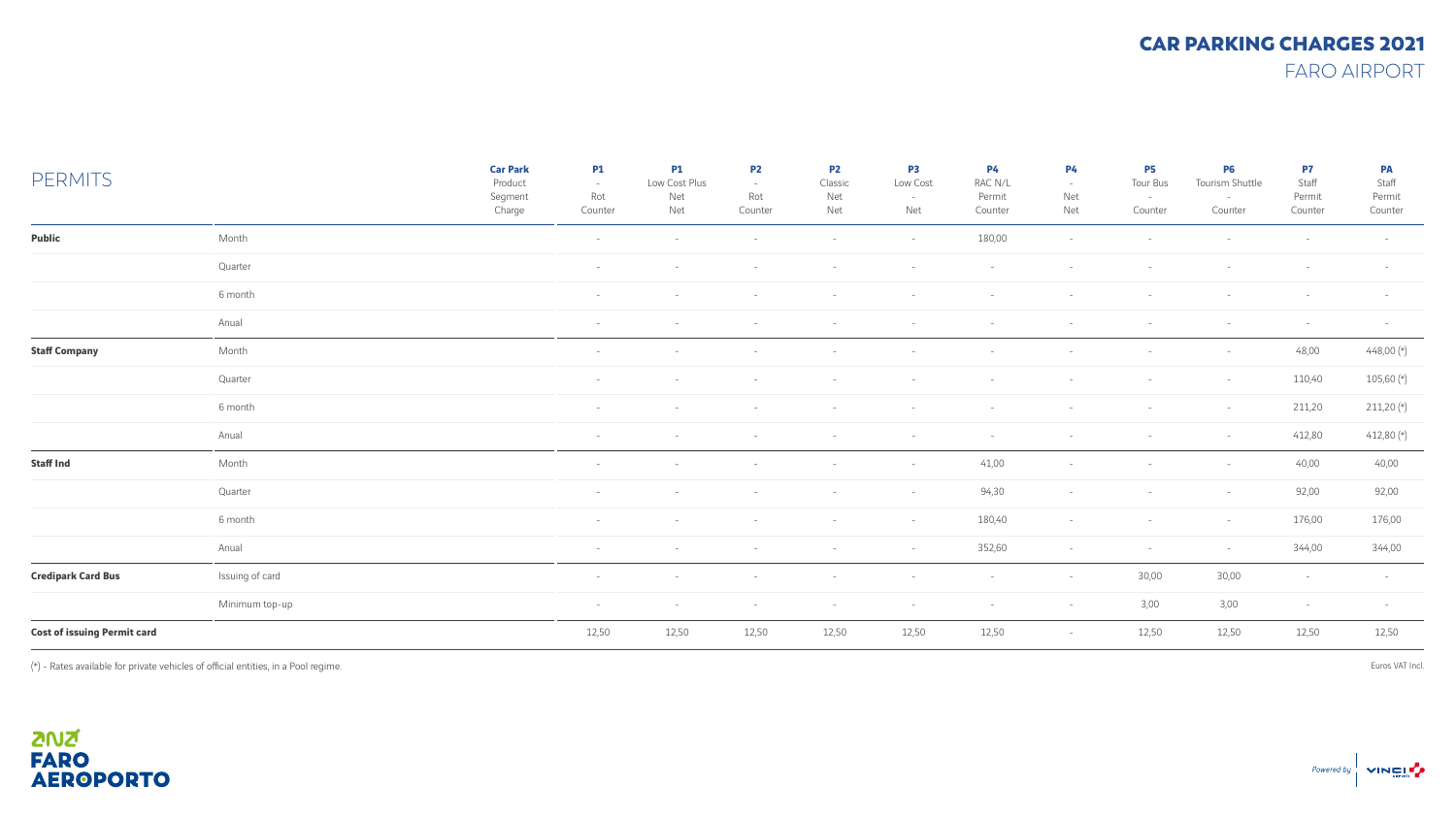#### CAR PARKING CHARGES 2021

FARO AIRPORT

| RAC WITHOUT FACILITIES<br><b>PERMITS</b> |                                                       | <b>Car Park</b><br>Product<br>Segment<br>Charge | <b>P4</b><br>RAC N/L<br>Permit<br>Counter |
|------------------------------------------|-------------------------------------------------------|-------------------------------------------------|-------------------------------------------|
| <b>Vehicles</b>                          | Month                                                 |                                                 | 36,00                                     |
|                                          | Quarter                                               |                                                 | 108,00                                    |
|                                          | 6 month                                               |                                                 | 216,00                                    |
|                                          | Anual                                                 |                                                 | 432,00                                    |
|                                          | Each 15 min. After the initial 60 min. (24:00-18:00)  |                                                 | 1,00                                      |
|                                          | Each 15 min. After the initial 60 min. (18:00-24:00)  |                                                 | 0,30                                      |
| <b>Shuttle</b>                           | Anual                                                 |                                                 | 15 200,00                                 |
|                                          | Each 15 min. After the initial 60 min. (24:00- 18:00) |                                                 | 1,50                                      |
|                                          | Each 15 min. After the initial 60 min. (18:00-24:00)  |                                                 | 1,50                                      |
| <b>Cost of issuing Permit card</b>       |                                                       |                                                 | 12,50                                     |

#### RAC WITHOUT FACILITIES USING A TICKET (VEHICLES ONLY)

| Vehicles | 0 - 60 Minutos - this sum is divided into 2 payments of 4.50 (pickup and return) | 9,00 |
|----------|----------------------------------------------------------------------------------|------|
|          | Each 15 min. After the initial 60 min. (24:00- 18:00)                            | 0.30 |
|          | Each 15 min. After the initial 60 min. (18:00-24:00)                             | 0,30 |

Euros VAT Incl.